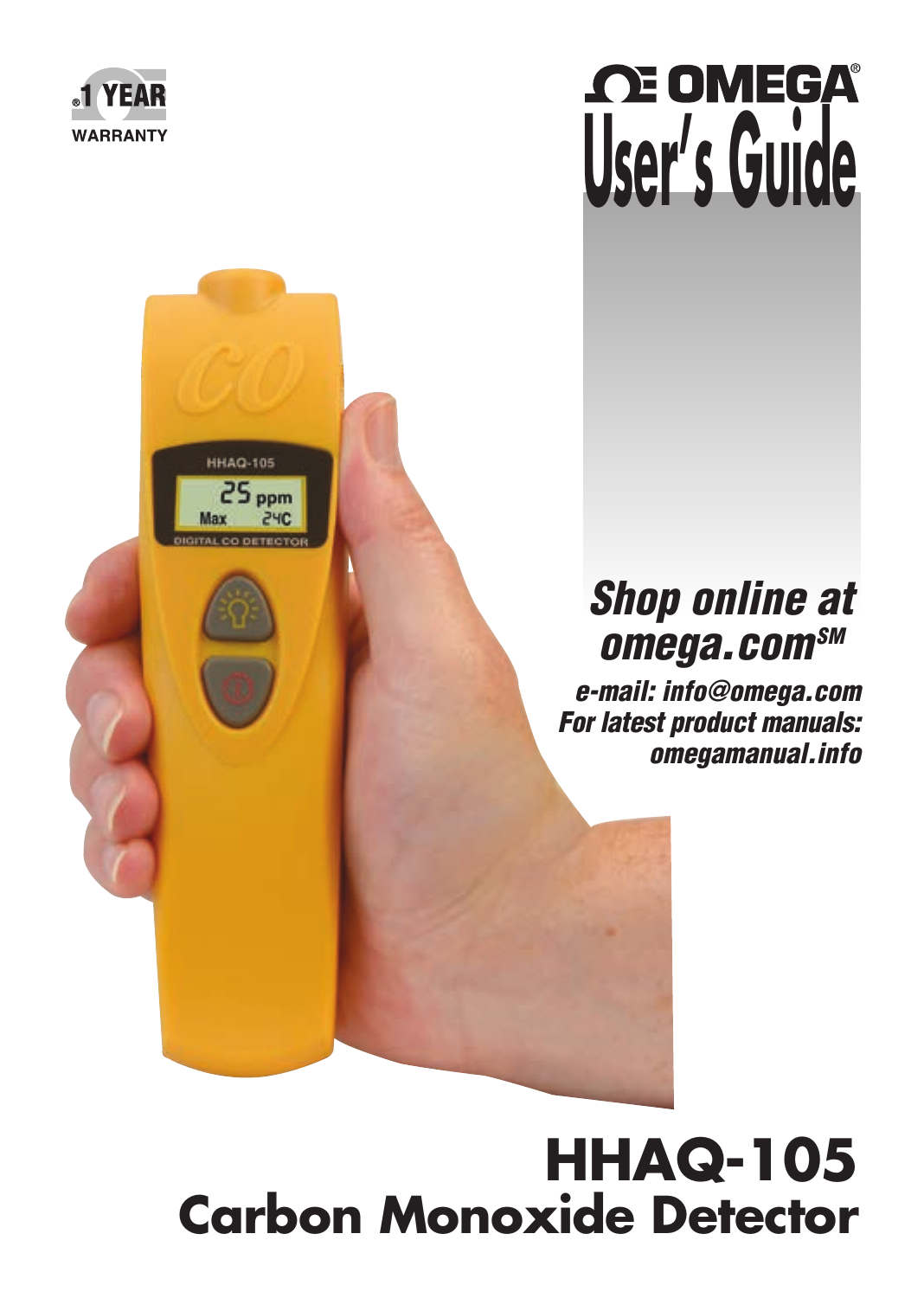## **INTRODUCTION**

## **Features**

- Adjustable CO warning level
- Dual digital display
- Backlight
	-
	- Low battery<br>• Auto power off function
	- Wrist strap.

### **CO LEVELS & THEIR EFFECT**

| <b>PPM</b> | Symbols and applicable standard.                                                                                                    |
|------------|-------------------------------------------------------------------------------------------------------------------------------------|
| $0-1$      | Maximum background levels                                                                                                           |
| 9          | Maximum indoor air quality level:<br>Maximum allowable concentration per ASHRAE Resi-<br>dential standards 62-1989 for living area. |
| 25         | Maximum limit 8 hrs of continuous exposure per Cali-<br>fornia OSHA workplace standards.                                            |
| 35         | Maximum 8 hrs average exposure level per US OSHA<br>workplace standards.                                                            |
| 50         | Maximum concentration for continuous exposure in<br>any 8 hrs average level per OSHA standards.                                     |
| 100        | Remove employees from enclosed space if the CO con-<br>centration exceeds 100ppm per OSHA exposure limit.                           |
| 200        | Mild headache, fatigue, nausea and dizziness w/i 2-3<br>hrs.                                                                        |
| 400        | Frontal headache, life threatening after 3 hrs. Maximum<br>concentrations in flue gas the US EPA and AGA<br>standards.              |
| 800        | Dizziness, nausea, convulsions, death w/I 2-3 hrs.                                                                                  |
| 1600       | Nausea w/i 20 min., death w/i 2-3 hrs.                                                                                              |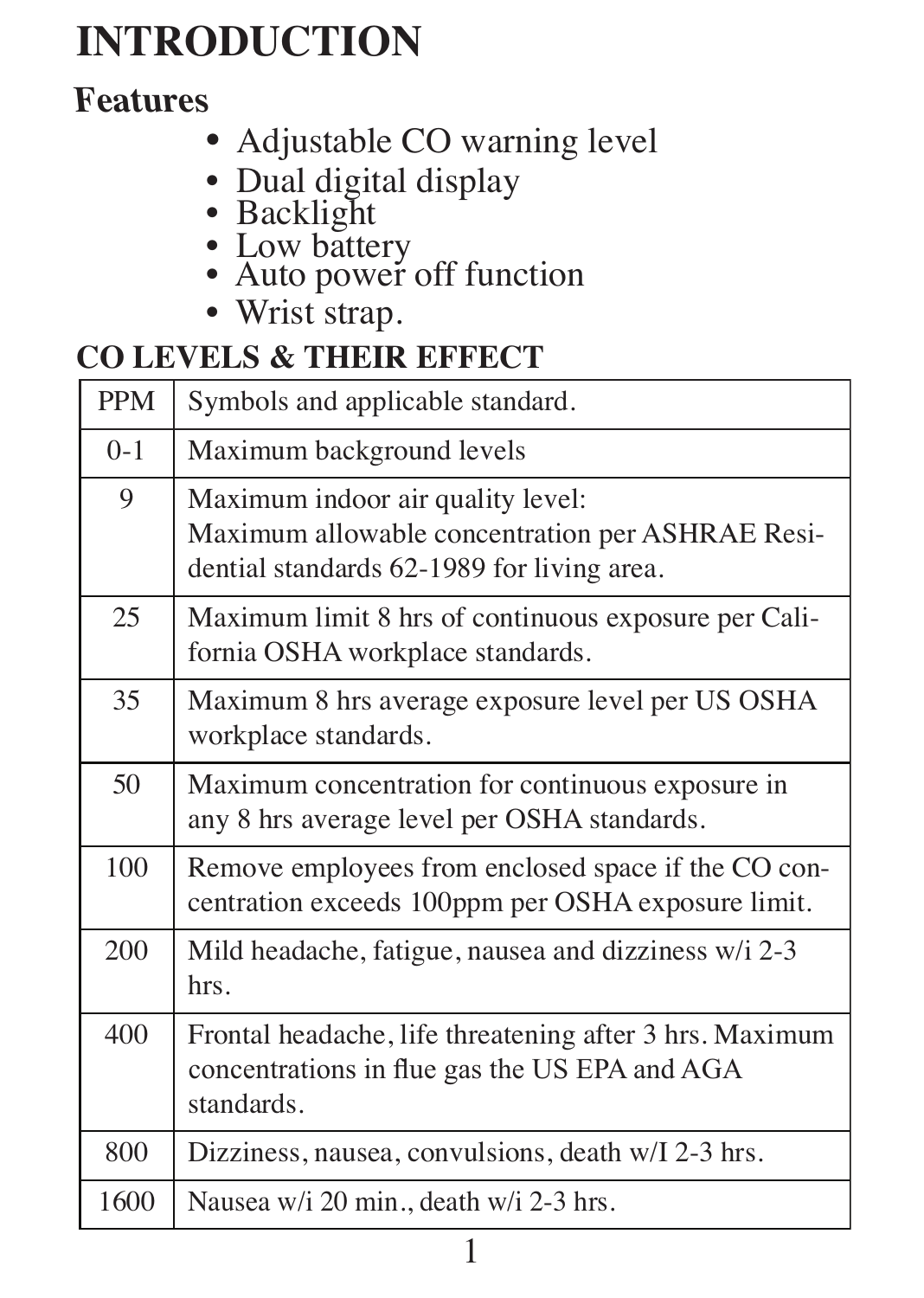## **CONTROLS AND INDICATORS**

# **LCD Display** 8888 ppm 1888

- 1. Primary display: Current CO value.
- 2. Secondary display: Max CO value
- 3. Low battery indicator.

## **Function Keys**

- 1. Ф Turns the meter on and off. Selects the alarm value.
- 2. Turns the backlight on and off. Switch temperature unit C and F. Reset the maximum CO value. Select the calibration value.
- 3.  $\Phi + \mathbb{R}$ : Enter calibration mode.

## **OPERATING INSTRUCTIONS**

### **1. Power on/off**

Press  $\Phi$  to turn the meter on and off. When meter is on, the preset alarm value and current air temperature will blink on the LCD. The meter is now running its Self- Test and will finish in about 15 seconds with a short beep. The meter will then be in the measuring mode.

 A 25 ppm 72 F

## **IMPORTANT:**

**Turn on the meter in an area free of CO since high CO level may cause failure in passing Self-Test.**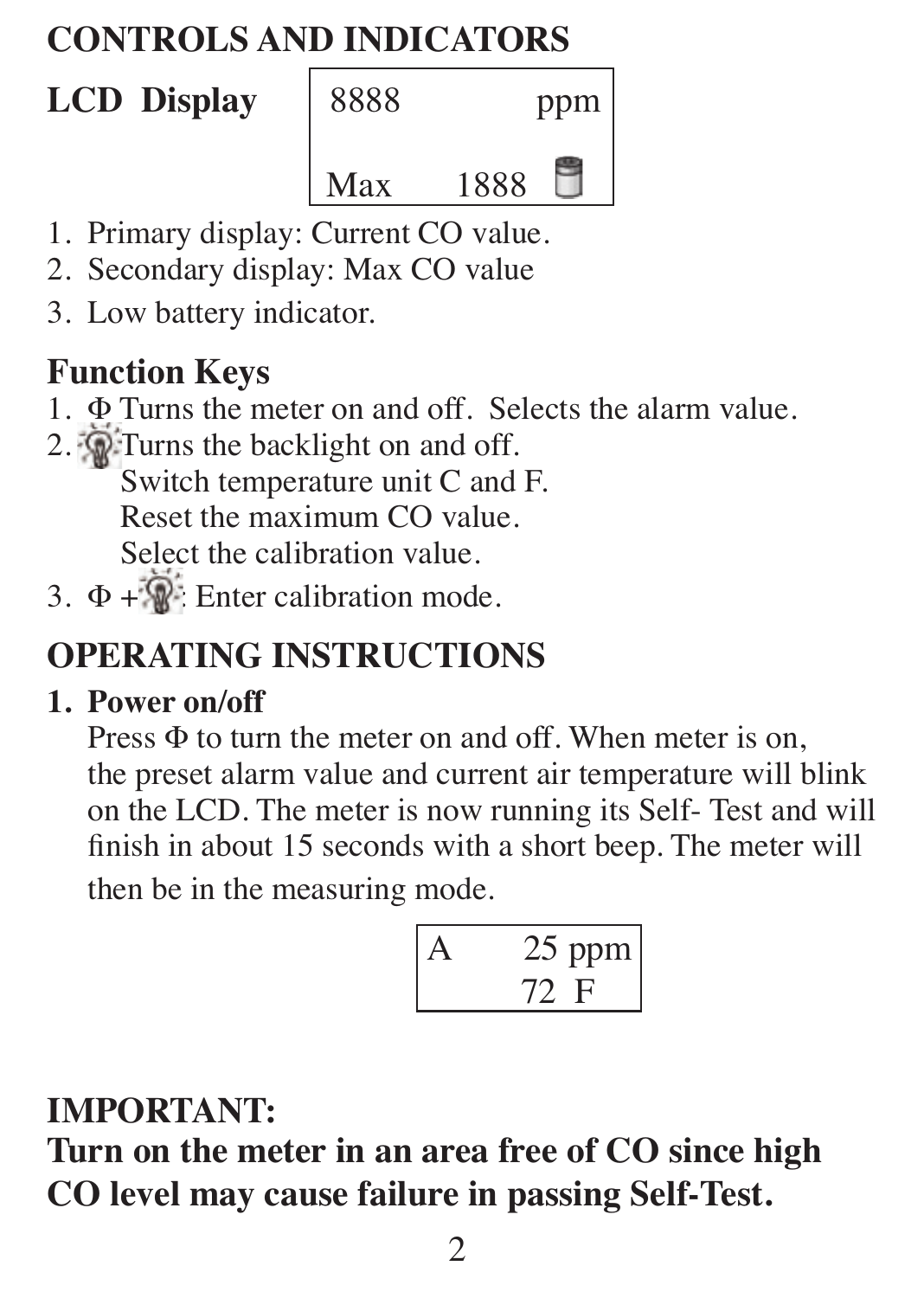## **2. F/C Switching**

User can select  ${}^{\circ}C$  or  ${}^{\circ}F$  as the temperature mode by press ing for temperature more than 1 sec. during Self-Test.

## **3. Alarm Setting**

 The meter is preset at the alarm value of 25 ppm to give warnings of possible danger. Users can adjust the value for different needs or standard by:

- 1. Turn off the meter.
- 2. Press and hold  $\Phi$  until the value options show. There will be 25, 30, 35, 45, 50, 70, 100, and 200ppm display ing in cycles.
- 3. Release the button to select the preferred value.
- 4. The meter will return to Self- Test mode.

## **4. Measurements**

 The meter detects the existence of CO in the environment and displays the reading in PPM. It also indicates the maxi mum value (on the bottom LCD display) of all readings since the meter has been on. Users may reset the maximum value by pressing  $\mathbb{Q}$  for two seconds in the measuring mode.

## **5. Backlight**

 The meter features backlight function for using in dark areas. Press  $\mathbb{Q}^*$  to turn the backlight on and off.

### **6. Low Battery indicator**

Shows on the LCD when battery voltage gets low.

## **Auto Power off**

 The meter turns itself off automatically after 15 minutes of non-operation is disabled during calibration.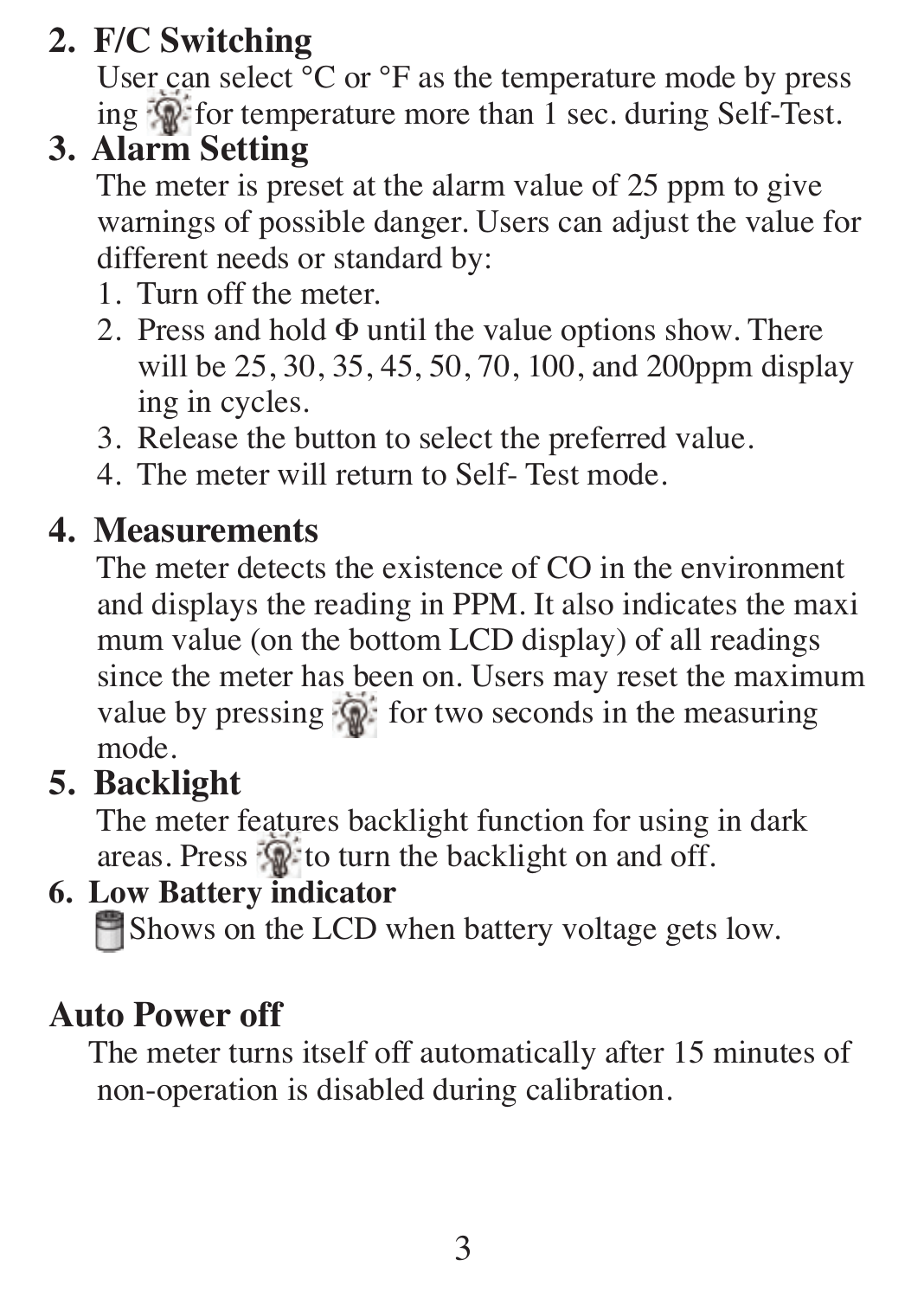## **CALIBRATION**

To enter the calibration mode, turn off meter and press  $\Phi + \frac{1}{2}$ simultaneously for 2 seconds. It will show blinking ppm on the upper display and calibration value "0" at lower side. Now the meter is running 0 ppm calibration as default.

## **0 ppm calibration.**

The meter has a preset calibration value at 0 ppm. Put the meter in the area free of CO and enter calibration mode. The meter will calibrate automatically. The LCD is now displaying a blinking ppm value at upper side which will slowly runs down to 0 or a minus value, completed. This takes about 10 minutes.

## **Note:**

Don't be alarmed if high PPM or minus value shows up when entering calibration mode. It will go down and approach to 0 seconds. The erratic readings are caused by electromagnetic interfere (EMI) in the environment, such as computers or cell phones. It is suggested to remove the meter from the interference otherwise the calibration may take much longer time or never complete.

## **100ppm/500ppm calibration**

For other standard calibrations press and hold  $\mathbb{R}^n$  to select the calibration value. (0, 100, 500 ppm).

- 1. Place the meter into the sealed box filled with standard gas
- 2. (e.g. 100ppm/500ppm) for 15 minutes. Then the calibra tion will be done automatically.
- 3. Check if the reading meets calibration value. If it does, the calibration is well completed. If not repeat the procedure.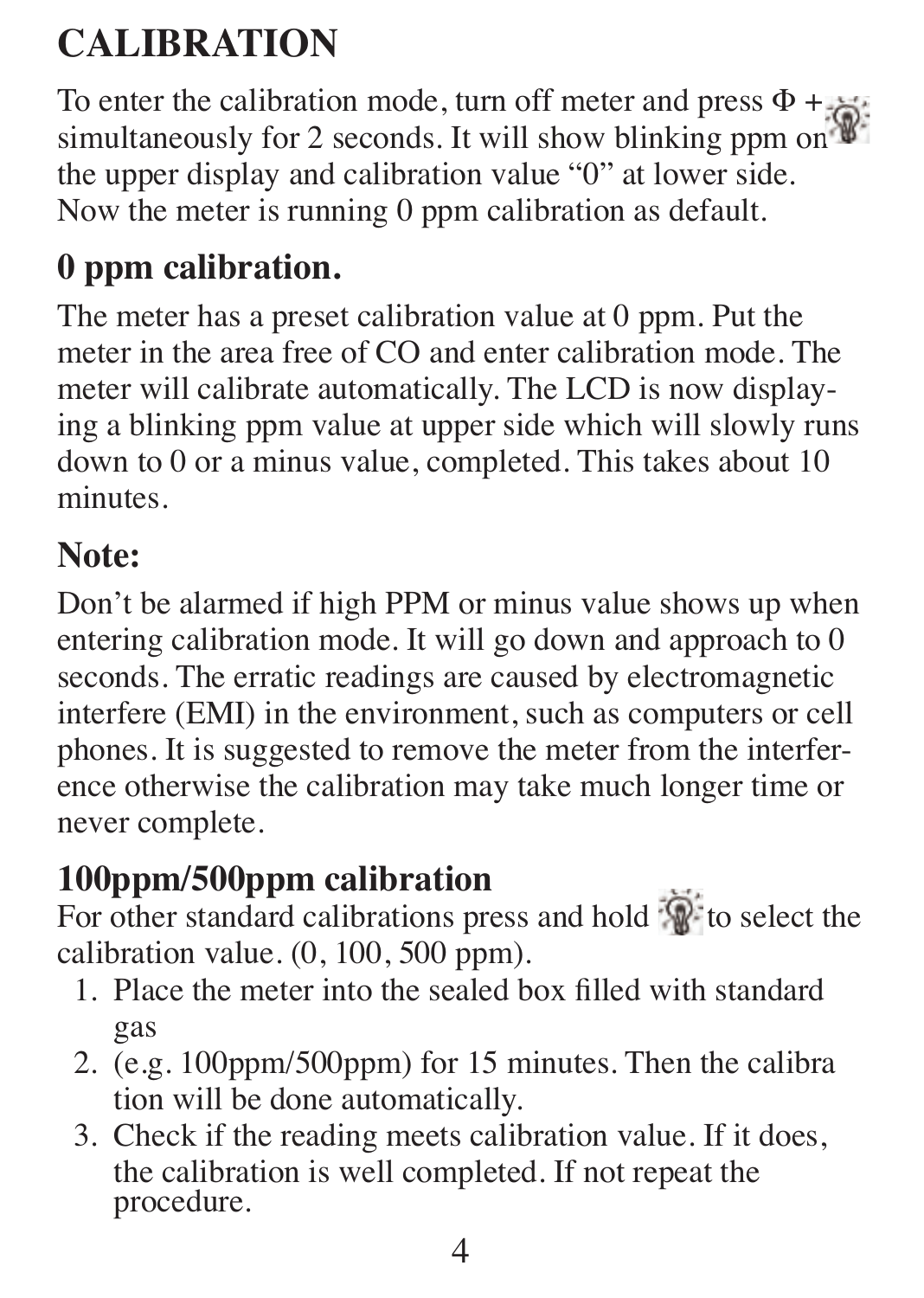## **OPERATING NOTICE**

- 1. Keep the meter off from electromagnetic interference (EMI) which may cause erratic readings.
- 2. Recovering time is required when meter exposed to high level CO. The longer the exposure, the longer recovering time is needed.
- 3. Self- Test after power is on to the test sensor and circuit condition.

## **TROUBLESHOOTING**

## • **Power on but no display**

- a) The power must be on for at least 300ms.
- b) Make sure the batteries are in good contact and correct polarity.
- c) Replace a new battery and try again.

## • **Displays disappears**

 Check whether the low battery indicator shows before display disappears. If so, replace with new battery.

## • **Calibration failure**

 a) Check if the low battery indicator shows before calibration. If so, replace with new battery and try again. b) Make sure the standard gas is correct.

- **E 2. :** The value is underflow.
- **E 3. :** The value is overflow.
- **E 4. :** The value is erroneous.
- **E 31.:** A/D failure, return the meter to your distributor for repair.
- **E 33.:** Measurement circuit failure, return the meter to your distributor for repair.
- **E 35.:** Self-Test failure. Turn on the meter again in the other area free of CO. Sensor failure. Return the meter to your distributor for repair.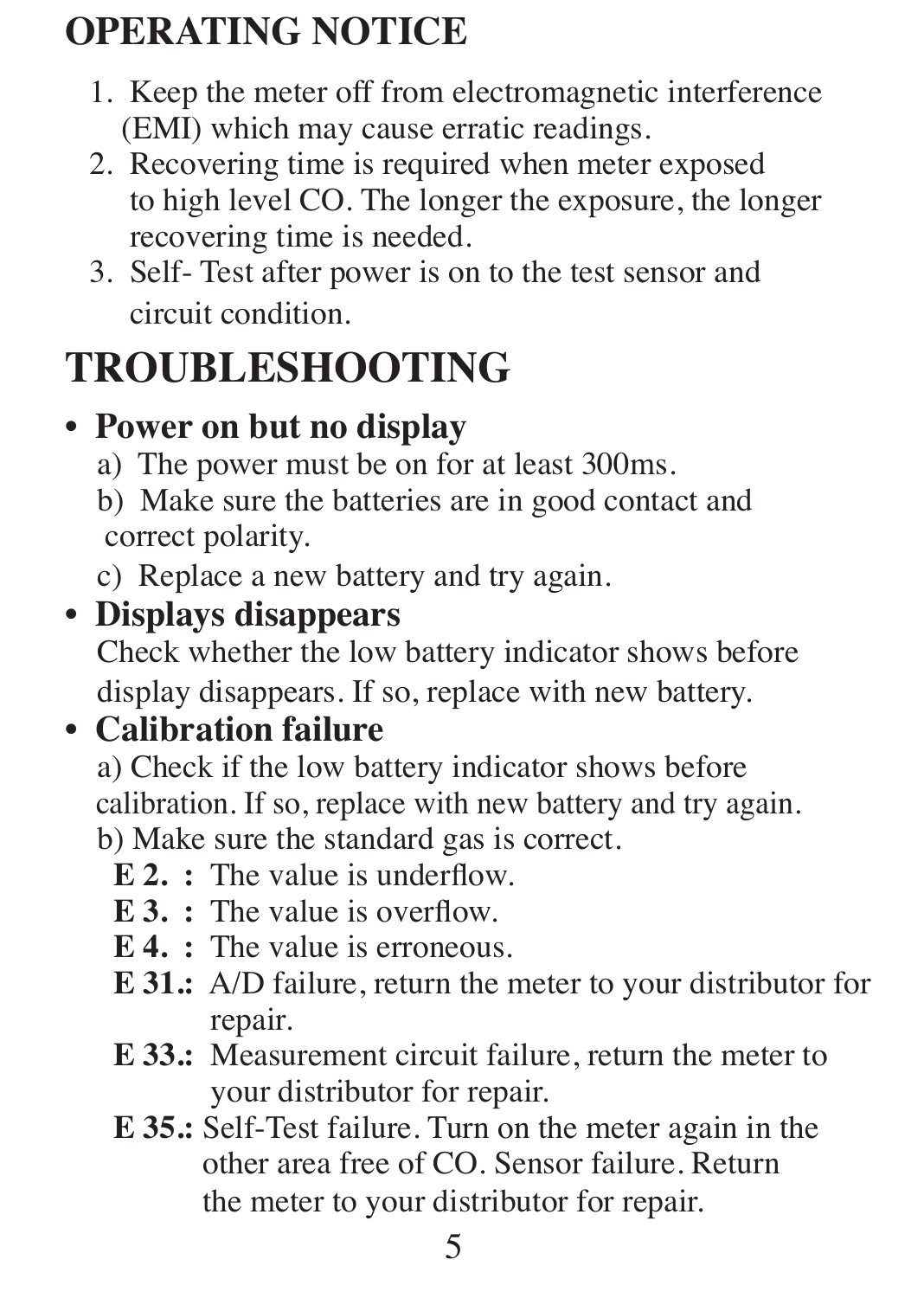## **SPECIFICATIONS**

- 1. CO range: 0~999PPM
- 2. Resolution: 1 ppm.
- 3. Accuracy: +/- 20% at 0~100 ppm

+/- 15% at 100~500 ppm

 $(at 20 +/- 5°C, 50 +/- 20%RH)$ 

 4. Battery: 3AAA alkaline. Battery life is 250 hours when the backlight is off and 35 hrs

when the backlight is on.

### **ACCESSORIES INCLUDED**

(3) AAA alkaline batteries, Operation manual,

Wrist Strap & Carrying pouch